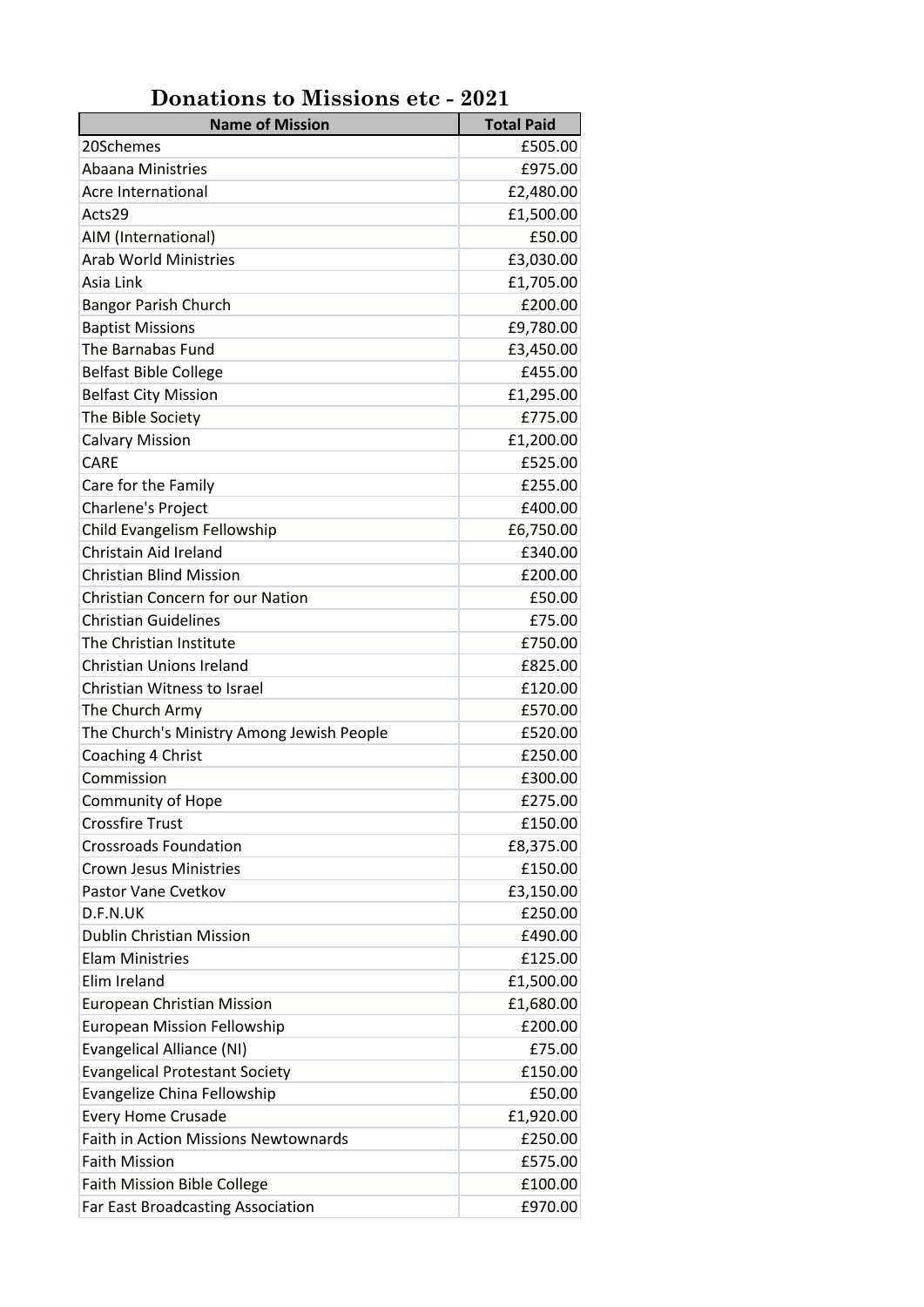| Feed my Lambs Children's Ministry                | £2,160.00 |
|--------------------------------------------------|-----------|
| <b>Fonic Trust</b>                               | £100.00   |
| <b>France Mission</b>                            | £1,435.00 |
| <b>Friends In Action</b>                         | £300.00   |
| Friends of Kiwoko Hospital                       | £225.00   |
| <b>Frontiers Ireland</b>                         | £2,115.00 |
| Global Recordings Network (UK)                   | £375.00   |
| <b>Good News Broadcasting Association</b>        | £325.00   |
| Hamsayeh International                           | £4,010.00 |
| <b>Helping Hands</b>                             | £450.00   |
| Home for Good                                    | £50.00    |
| <b>Immanuel Studios</b>                          | £200.00   |
| International Fellowship of Evangelical Students | £400.00   |
| International Mission to Jewish People           | £50.00    |
| Irish Baptist College                            | £1,900.00 |
| Irish Bible Institute                            | £1,100.00 |
| Irish Evangelistic Band                          | £540.00   |
| Irish Methodist World Mission                    | £55.00    |
| Japan Christian Link                             | £1,050.00 |
| <b>JONATHAN LAMB</b>                             | £2,000.00 |
| Labour in Faith & Trust                          | £200.00   |
| Langham Partnership International                | £1,500.00 |
| Langley Institute of Ministry                    | £100.00   |
| Latin Link                                       | £450.00   |
| Leprosy Mission                                  | £450.00   |
| LifeWords                                        | £755.00   |
| Limavady Baptist Church                          | £8,100.00 |
| Logos Ministries                                 | £150.00   |
| London City Mission                              | £1,025.00 |
| London School of Theology                        | £50.00    |
| Mercy Ships U.K.Ltd                              | £500.00   |
| <b>Messianic Testimony</b>                       | £275.00   |
| <b>Mission Africa</b>                            | £745.00   |
| Mission am Nil International                     | £1,250.00 |
| <b>Mission Aviation Fellowship</b>               | £2,800.00 |
| <b>Mission Possible</b>                          | £500.00   |
| The Nazareth Trust                               | £50.00    |
| New Irish Arts                                   | £340.00   |
| <b>New Tribes Mission</b>                        | £575.00   |
| OMF International (UK)                           | £200.00   |
| <b>One Mission Society</b>                       | £630.00   |
| Open Doors                                       | £3,570.00 |
| Open Schools Worldwide                           | £150.00   |
| <b>Operation Mobilisation</b>                    | £775.00   |
| <b>OXTRAD</b>                                    | £1,500.00 |
| Partners in Service (For DBI)                    | £200.00   |
| People International                             | £450.00   |
| Pioneers                                         | £650.00   |
| Platform 67                                      | £300.00   |
| Premier Christian Radio                          | £200.00   |